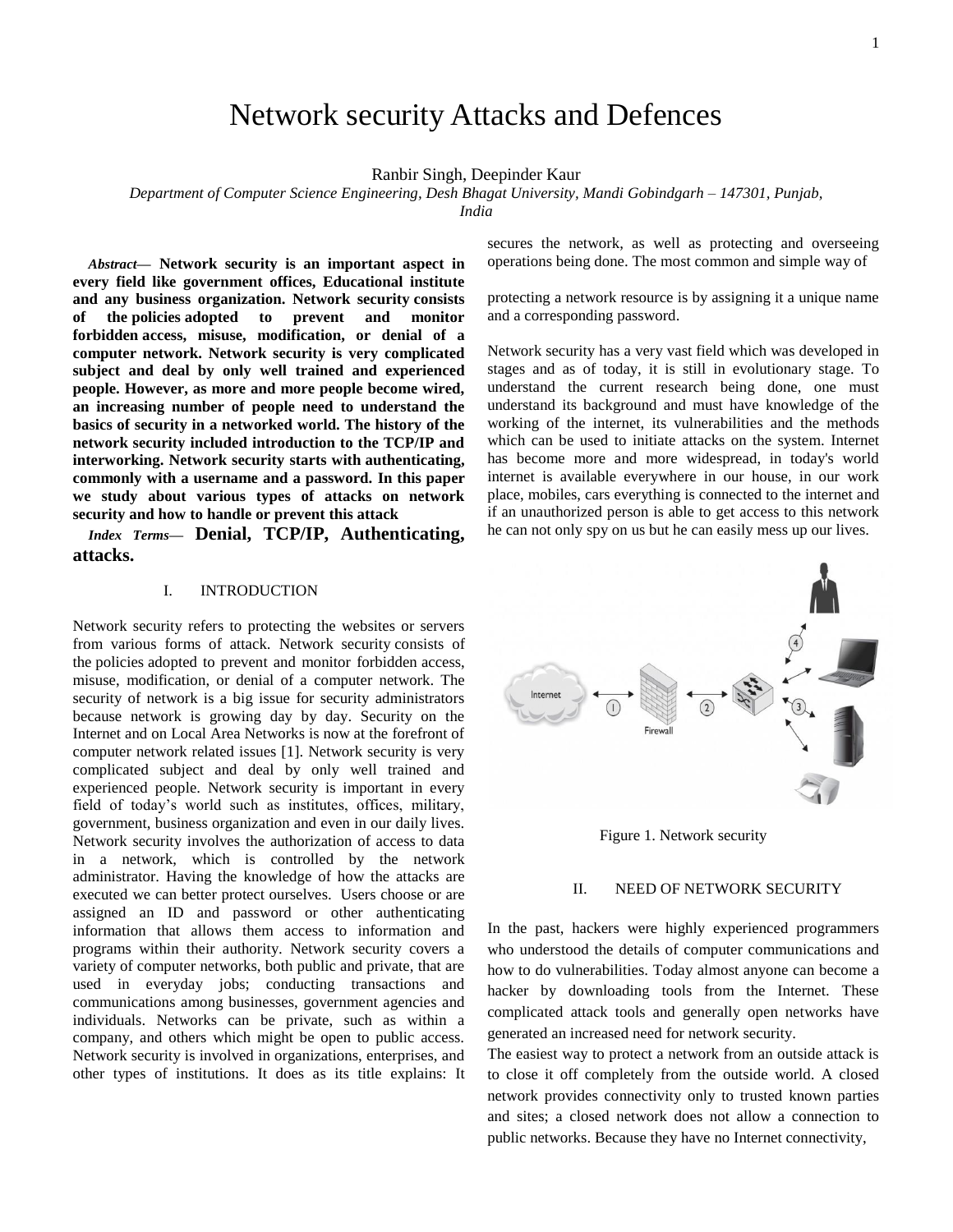networks designed in this way can be considered safe from Internet attacks. However, internal threats still exist. There is a estimates that 60 to 80 percent of network misuse comes from inside the enterprise where the misuse has taken place.

With the development of large open networks, security threats have increased significantly in the past 20 years. Hackers have discovered more network vulnerabilities, and because you can now download applications that require little or no hacking knowledge to implement, applications intended for troubleshooting and maintaining and optimizing networks can, in the wrong hands, be used maliciously and pose severe threats.

# III. HISTORY OF NETWORK SECURITY

Recent interest in security was fueled by the crime committed by Kevin Mitnick. Kevin Mitnick committed the largest computer related crime in U.S. history [2]. The losses were eighty million dollars in U.S. intellectual property and source code from a variety of companies [2]. Since then, information security came into the spotlight.

Public networks are being relied upon to deliver financial and personal information. Due to the evolution of information that is made available through the internet, information security is also required to evolve. Due to Kevin Mitnick's offense, companies are emphasizing security for the intellectual property. Internet has been a driving force for data security improvement.

Internet protocols in the past were not developed to secure themselves. Within the TCP/IP communication stack, security protocols are not implemented. This leaves the internet open to attacks. Modern developments in the internet architecture have made communication more secure. TCP (Transmission Control [Protocol\)](http://searchnetworking.techtarget.com/definition/protocol) is a standard that defines how to establish and maintain a network conversation via which [application](http://searchsoftwarequality.techtarget.com/definition/application-program)  [programs](http://searchsoftwarequality.techtarget.com/definition/application-program) can exchange data. TCP works with the Internet Protocol [\(IP\)](http://searchunifiedcommunications.techtarget.com/definition/Internet-Protocol), which defines how computers send [packets](http://searchnetworking.techtarget.com/definition/packet) of [data](http://searchdatamanagement.techtarget.com/definition/data) to each other.

# IV. BASIC TYPES OF ATTACKS

Here we discussed about attacks which can be a cause for slow network performance, uncontrolled traffic, viruses etc. These are given below

# A. PASSIVE ATTACK

A passive attack, in network security, is an attack characterized by the attacker listening in on communication. In such an attack, the hacker does not attempt to break into the system or otherwise change data. Passive attacks are very difficult to detect because they do not involve any alteration of the data. Passive interception of network operations enables adversaries to see upcoming actions. Passive attacks result in the disclosure of information or data files to an attacker without the consent or knowledge of the user.



Figure 2. Passive attack

# B. ACTIVE ATTACK

In an active attack, the attacker tries to bypass or break into secured systems. This can be done through viruses, worms, or Trojan horses. Active attacks include attempts break protection features, to introduce malicious code, and to steal or modify information. These attacks are mounted against a network backbone, exploit information in transit, electronically penetrate an enclave, or attack an authorized remote user during an attempt to connect to an enclave. Active attacks result in the disclosure or dissemination of data files, DoS, or modification of data.



Figure 3. Active attack

### C. DISTRIBUTED ATTACK

Distributed Network Attacks are often referred to as Distributed Denial of Service (DDoS) attacks. This type of attack takes advantage of the specific capacity limits that apply to any network resources – such as the infrastructure that enables a company's website. The DDoS attack will send multiple requests to the attacked web resource – with the aim of exceeding the website's capacity to handle multiple requests and prevent the website from functioning correctly. Typical targets for DDoS attacks include: Internet shopping sites, online casinos, any business or organization that depends on providing online services.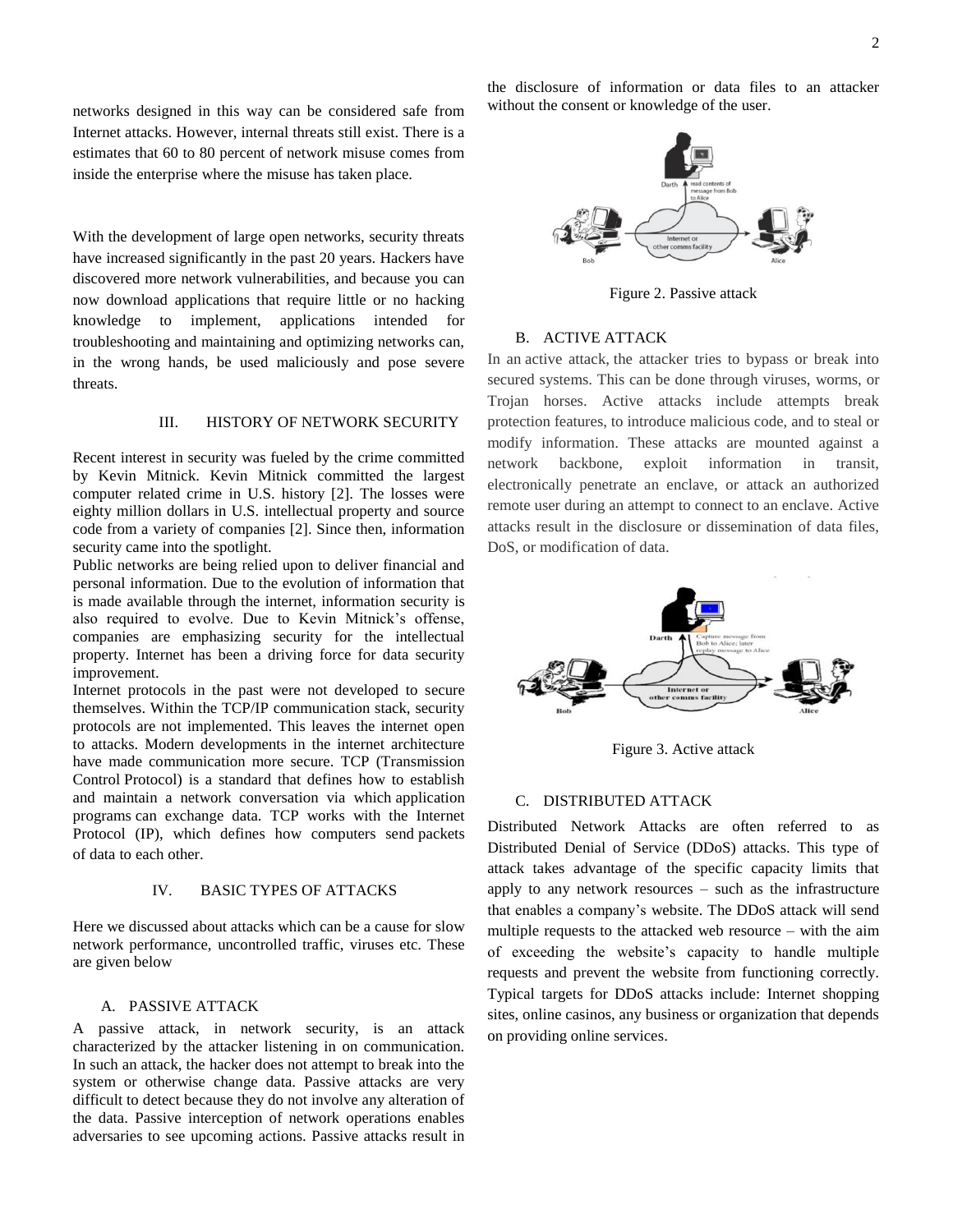

Figure 4. Distributed attack

# D. INSIDE ATTACK

Insiders that perform attacks have a distinct advantage over external attackers because they have authorized system access and also may be familiar with network architecture and system policies/procedures. In addition, there may be less security against insider attacks because many organizations focus on protection from external attacks.

# E. VIRUS ATTACK

A computer virus is a small program or an executable code that when executed and replicated, perform different unwanted and harmful functions for a computer and a network. Viruses can destroy your hard disks and processors, consume memory at a very large scale and destroy the overall performance of a computer or network. A Trojan is a malicious code that performs harmful actions but it cannot be replicated. Trojan can destroy systems' critical data. A computer worm is a program that replicates to all network and destroy useful data. The viruses, malware, adware and Trojan horses can be prevented if you have an updated antivirus program with the latest pattern files.

# V. BASIC SECURITY TIPS

This basic Network Security useful security tips and methods to secure your network such as installing a update antivirus program, email scanning programs, network monitoring tools, internet access policy and other security prevention methods. Network security is the most vital component in information security because it is responsible for securing all information passed through networked computers [3,4]. Network security is a very important aspect of a computer network. Minor security vulnerability can result in a heavy loss of the critical data of your server and other client computers. Keeping the computer as well as network secure, is the big responsibility of the network administrator and the security specialists. There are lot of security measures and prevention methods which I will discuss in this section. Typically a computer network can be attacked by a number of ways such as virus attacks, unauthorized access, cryptography attacks and a number of other security threats. Regularly scan all the network devices, emails, open ports, server and client computers. It's the responsibility of the network administrators to check and deploy the missing security patches in all the network computers. They should also remove the unnecessary network shares, user's accounts, wireless access points and restricts the access to the network users.

# A. DOWNLOAD FILES FROM TRUSTED SITES ONLY

Many files can be downloaded from multiple locations on the Internet, but not all locations are created equal. Some are more secure than others. Ensure your users only download from trusted sites, which are often main source websites rather than file-sharing or generic websites. Also consider who in the company needs to download files and applications from a website: consider restricting this permission to only those trusted users who are required to download files as part of their day-to-day activities, and ensure that these select few are educated in how to download files safely.

## B. UNDERTAKE AN AUDIT OF NETWORK **SHARES**

A lot of virus can spread via networks. This is commonly due to there being little or no security on network shares. Remove unnecessary shares and secure the others and their contents to limit network-aware malware from spreading.

# C. CONTROL NETWORK CONNECTIONS

When computers connect to networks, they can adopt that network's security settings during that specific session. If this network is external or outside the administrator's control, the security settings may be insufficient and put the computer at risk. Consider restricting users from connecting computers to unapproved domains or networks in most instances, most users need only connect to the main corporate network.

# D. TEST NEW SOFTWARE ON A VIRTUAL NETWORK BEFORE YOU USE

Although most software developers test software as much as they can, they are unlikely to have your network's exact configuration and setup. To ensure that a new installation or update does not cause any problems, test it on a virtual system and check its effects before using in to real live network.

# E. DISABLE UNUSED USB PORTS

Many devices, when connected to a USB port, will be automatically detected and mounted as a drive. USB ports can also allow devices to auto run any software connected to it. Most users are unaware that even the safest and most trusted devices can potentially introduce malware into the network. To prevent any accidents, it is much safer to disable all unused ports.